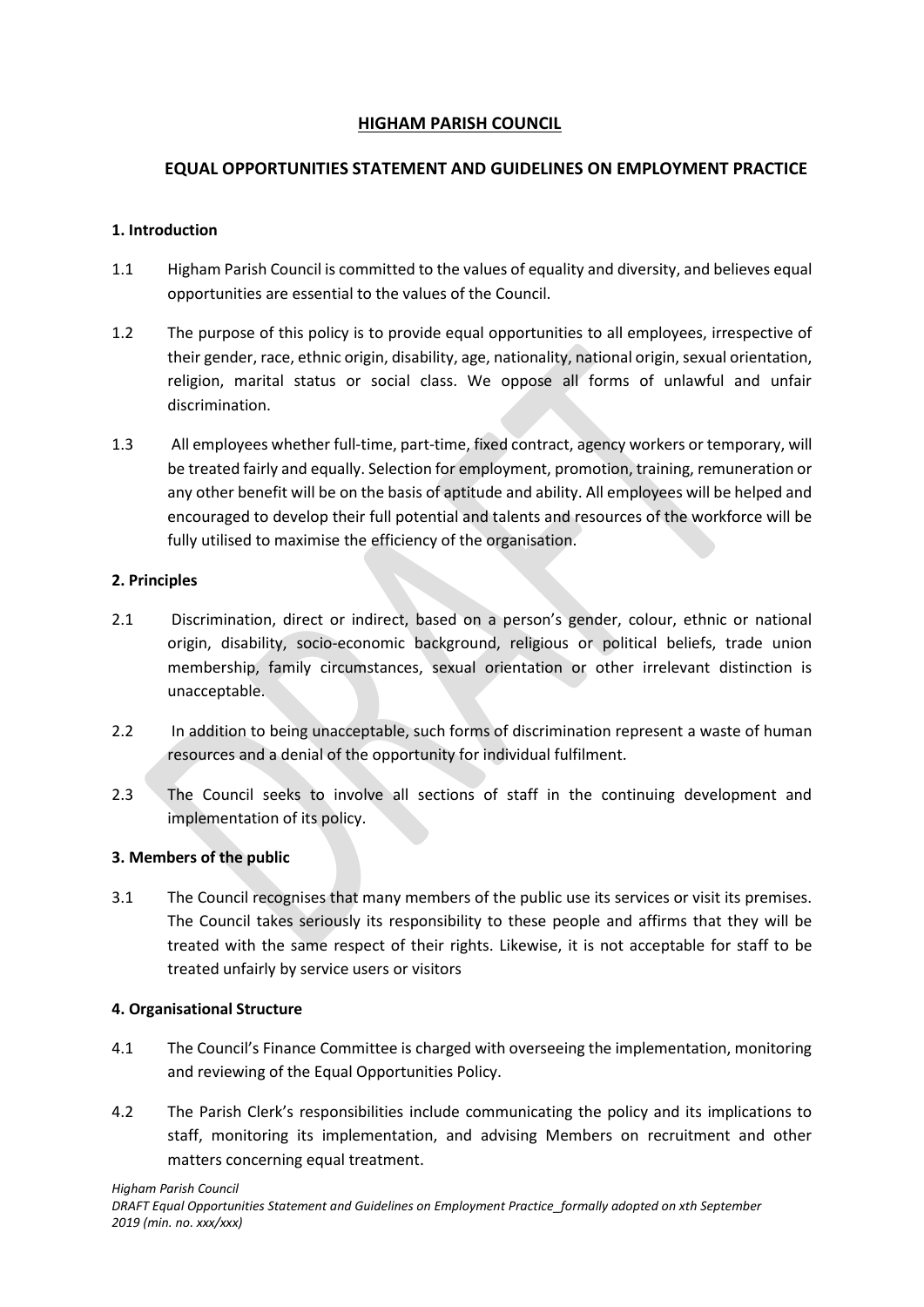#### **5. Harassment**

5.1 The Council is committed to a working environment that is free of unlawful discrimination. Sexual, racial and personal harassment can seriously worsen working and social conditions for staff. Any incidents of harassment will be regarded extremely seriously and can be grounds for disciplinary action.

### **6. Responsibilities**

- 6.1 The co-operation of all employees is essential for the success of this policy. However, ultimate responsibility for achieving the policy's objectives and for ensuring compliance with relevant statues and codes of practice, lies with the Council.
- 6.2 Intentional breaches of the provisions or spirit of this policy will be regarded as misconduct and could lead to disciplinary action in accordance with the Council's disciplinary policy.

### **7. Recruitment and selection**

- 7.1 All relevant material will state that 'The Council is committed to implementing its Equal Opportunities Policy'. The language and any graphics used in recruitment and selection materials will be examined to ensure that it encourages a broad range of applicants and does not reinforce stereotypes.
- 7.2 Wherever possible and appropriate, all vacancies will be advertised simultaneously internally and externally.
- 7.3 Reasonable steps will be undertaken to ensure that knowledge of vacancies reaches underrepresented groups internally and externally. Wherever possible, vacancies will be notified to organisations with significant membership or involvement of underrepresented groups.
- 7.4 Selection criteria (job descriptions and person specifications) will be kept under review to ensure they are justifiable on non-discriminatory grounds as being essential for the effective performance of the job.
- 7.5 Selection panels shall comprise at least two persons and the Chair of the panel will have been trained in good employment and equal opportunities practice.
- 7.6 Where possible, underrepresented groups will be involved in the recruitment and selection process.
- 7.7 The reasons for the selection and rejection of applicants for vacancies will be against person specification and will be recorded.